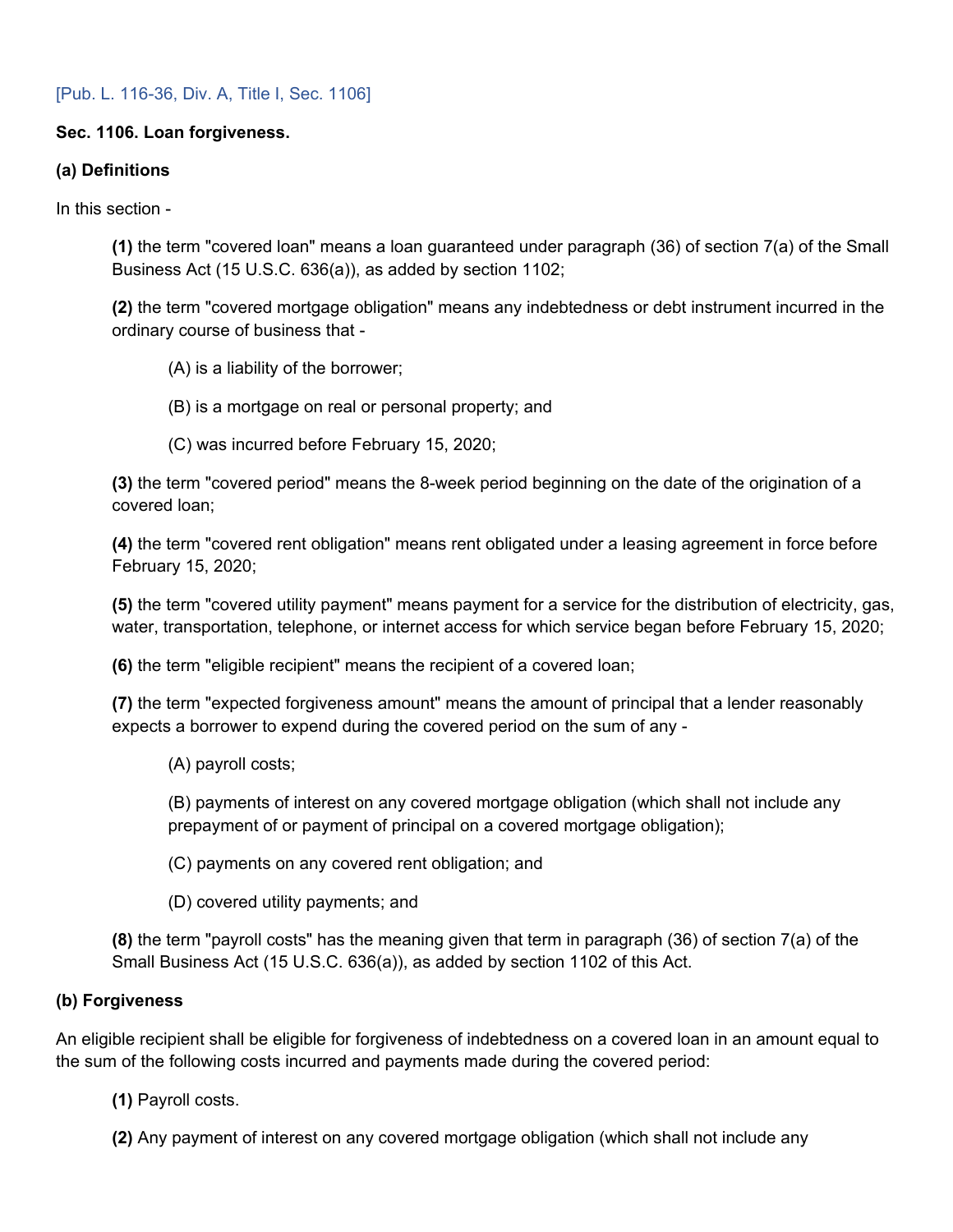prepayment of or payment of principal on a covered mortgage obligation).

**(3)** Any payment on any covered rent obligation.

**(4)** Any covered utility payment.

## **(c) Treatment of amounts forgiven**

**(1)** *In general*. Amounts which have been forgiven under this section shall be considered canceled indebtedness by a lender authorized under section 7(a) of the Small Business Act (15 U.S.C. 636(a)).

**(2)** *Purchase of guarantees*. For purposes of the purchase of the guarantee for a covered loan by the Administrator, amounts which are forgiven under this section shall be treated in accordance with the procedures that are otherwise applicable to a loan guaranteed under section 7(a) of the Small Business Act (15 U.S.C. 636(a)).

**(3)** *Remittance*. Not later than 90 days after the date on which the amount of forgiveness under this section is determined, the Administrator shall remit to the lender an amount equal to the amount of forgiveness, plus any interest accrued through the date of payment.

### **(4)** *Advance purchase of covered loan*

(A) *Report*. A lender authorized under section 7(a) of the Small Business Act (15 U.S.C. 636(a)), or, at the discretion of the Administrator, a third party participant in the secondary market, may, report to the Administrator an expected forgiveness amount on a covered loan or on a pool of covered loans of up to 100 percent of the principal on the covered loan or pool of covered loans, respectively.

(B) *Purchase*. The Administrator shall purchase the expected forgiveness amount described in subparagraph (A) as if the amount were the principal amount of a loan guaranteed under section 7(a) of the Small Business Act 636(a)).

(C) *Timing*. Not later than 15 days after the date on which the Administrator receives a report under subparagraph (A), the Administrator shall purchase the expected forgiveness amount under subparagraph (B) with respect to each covered loan to which the report relates.

#### **(d) Limits on amount of forgiveness**

**(1)** *Amount may not exceed principal*. The amount of loan forgiveness under this section shall not exceed the principal amount of the financing made available under the applicable covered loan.

**(2)** *Reduction based on reduction in number of employees* 

(A) *In general*. The amount of loan forgiveness under this section shall be reduced, but not increased, by multiplying the amount described in subsection (b) by the quotient obtained by dividing -

(i) the average number of full-time equivalent employees per month employed by the eligible recipient during the covered period; by

(ii)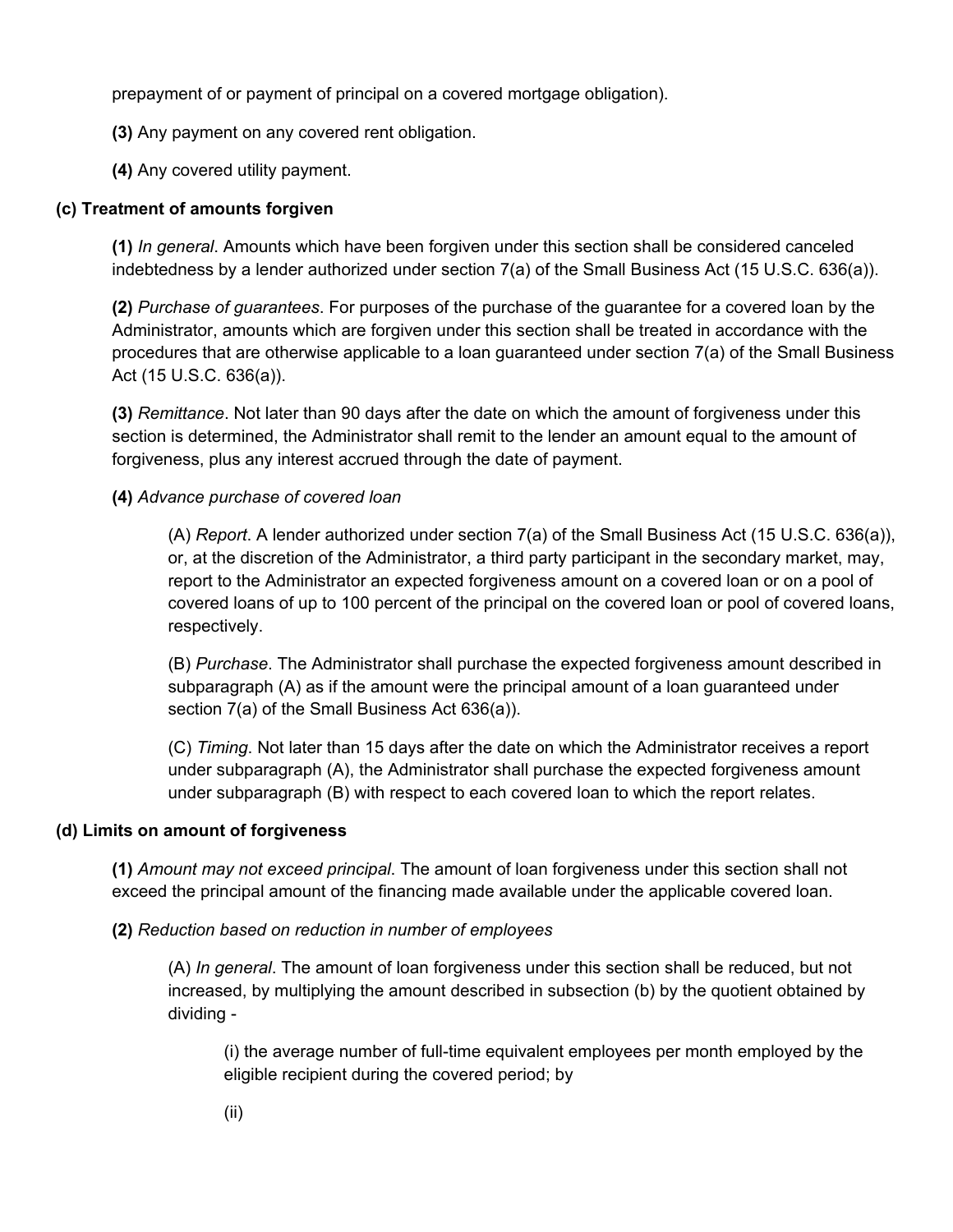(I) at the election of the borrower -

(aa) the average number of full-time equivalent employees per month employed by the eligible recipient during the period beginning on February 15, 2019 and ending on June 30, 2019; or

(bb) the average number of full-time equivalent employees per month employed by the eligible recipient during the period beginning on January 1, 2020 and ending on February 29, 2020; or

(II) in the case of an eligible recipient that is seasonal employer, as determined by the Administrator, the average number of full-time equivalent employees per month employed by the eligible recipient during the period beginning on February 15, 2019 and ending on June 30, 2019.

(B) *Calculation of average number of employees*. For purposes of subparagraph (A), the average number of full-time equivalent employees shall be determined by calculating the average number of full-time equivalent employees for each pay period falling within a month.

# **(3)** *Reduction relating to salary and wages*

(A) *In general*. The amount of loan forgiveness under this section shall be reduced by the amount of any reduction in total salary or wages of any employee described in subparagraph (B) during the covered period that is in excess of 25 percent of the total salary or wages of the employee during the most recent full quarter during which the employee was employed before the covered period.

(B) *Employees described*. An employee described in this subparagraph is any employee who did not receive, during any single pay period during 2019, wages or salary at an annualized rate of pay in an amount more than \$100,000.

**(4)** *Tipped workers*. An eligible recipient with tipped employees described in section 3(m)(2)(A) of the Fair Labor Standards Act of 1938 (29 U.S.C. 203(m)(2)(A)) may receive forgiveness for additional wages paid to those employees.

#### **(5)** *Exemption for re-hires*

(A) *In general*. In a circumstance described in subparagraph (B), the amount of loan forgiveness under this section shall be determined without regard to a reduction in the number of full-time equivalent employees of an eligible recipient or a reduction in the salary of 1 or more employees of the eligible recipient, as applicable, during the period beginning on February 15, 2020 and ending on the date that is 30 days after the date of enactment of this Act.

(B) *Circumstances*. A circumstance described in this subparagraph is a circumstance -

(i) in which -

(I) during the period beginning on February 15, 2020 and ending on the date that is 30 days after the date of enactment of this Act, there is a reduction, as compared to February 15, 2020, in the number of full-time equivalent employees of an eligible recipient; and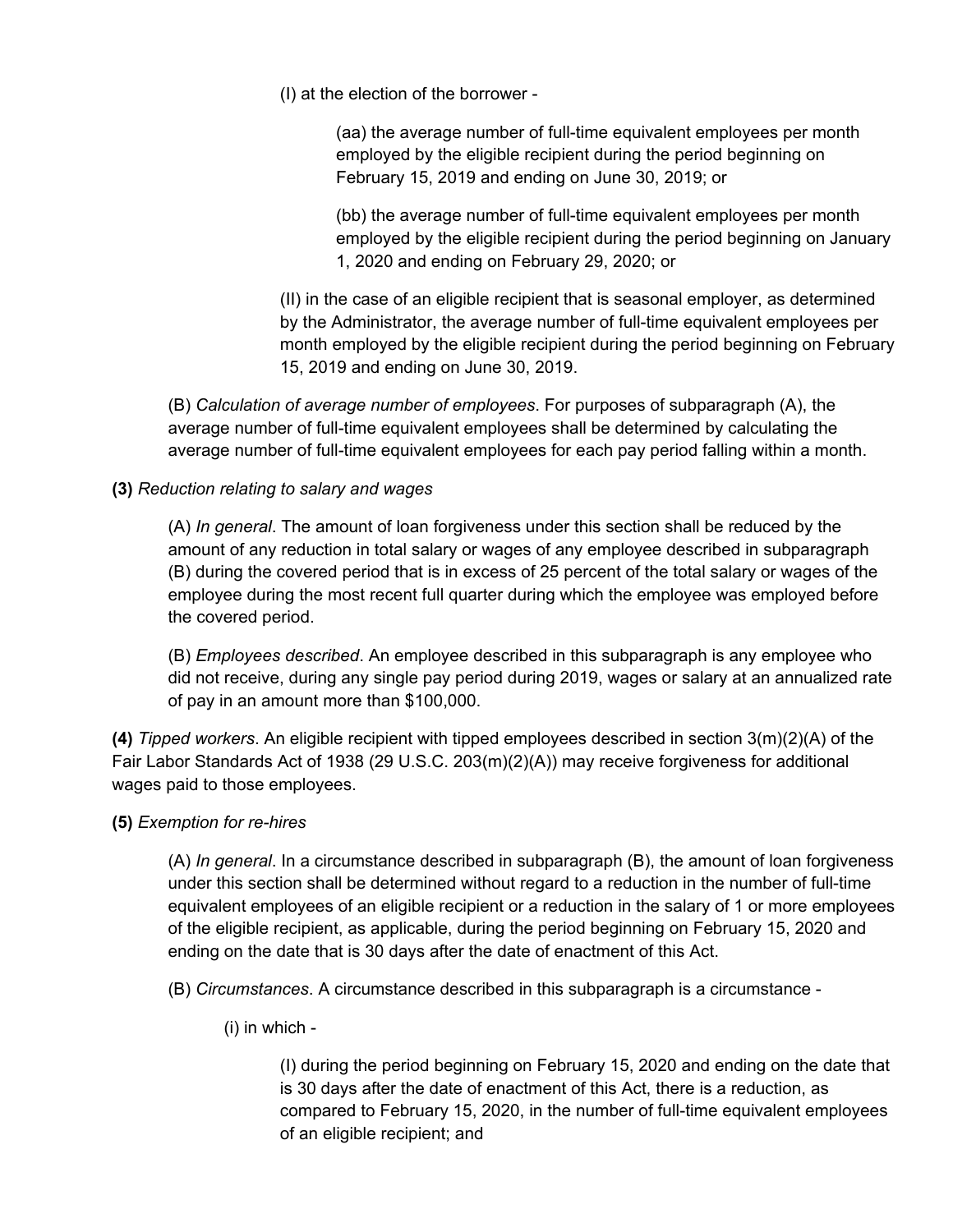(II) not later than June 30, 2020, the eligible employer has eliminated the reduction in the number of full-time equivalent employees;

(ii) in which -

(I) during the period beginning on February 15, 2020 and ending on the date that is 30 days after the date of enactment of this Act, there is a reduction, as compared to February 15, 2020, in the salary or wages of 1 or more employees of the eligible recipient; and

(II) not later than June 30, 2020, the eligible employer has eliminated the reduction in the salary or wages of such employees; or

(iii) in which the events described in clause (i) and (ii) occur.

**(6)** *Exemptions*. The Administrator and the Secretary of the Treasury may prescribe regulations granting de minimis exemptions from the requirements under this subsection.

# **(e) Application**

An eligible recipient seeking loan forgiveness under this section shall submit to the lender that is servicing the covered loan an application, which shall include -

**(1)** documentation verifying the number of full-time equivalent employees on payroll and pay rates for the periods described in subsection (d), including -

(A) payroll tax filings reported to the Internal Revenue Service; and

(B) State income, payroll, and unemployment insurance filings;

**(2)** documentation, including cancelled checks, payment receipts, transcripts of accounts, or other documents verifying payments on covered mortgage obligations, payments on covered lease obligations, and covered utility payments;

**(3)** a certification from a representative of the eligible recipient authorized to make such certifications that -

(A) the documentation presented is true and correct; and

(B) the amount for which forgiveness is requested was used to retain employees, make interest payments on a covered mortgage obligation, make payments on a covered rent obligation, or make covered utility payments; and

**(4)** any other documentation the administrator determines necessary.

# **(f) Prohibition on forgiveness without documentation**

No eligible recipient shall receive forgiveness under this section without submitting to the lender that is servicing the covered loan the documentation required under subsection (e).

# **(g) Decision**

Not later than 60 days after the date on which a lender receives an application for loan forgiveness under this